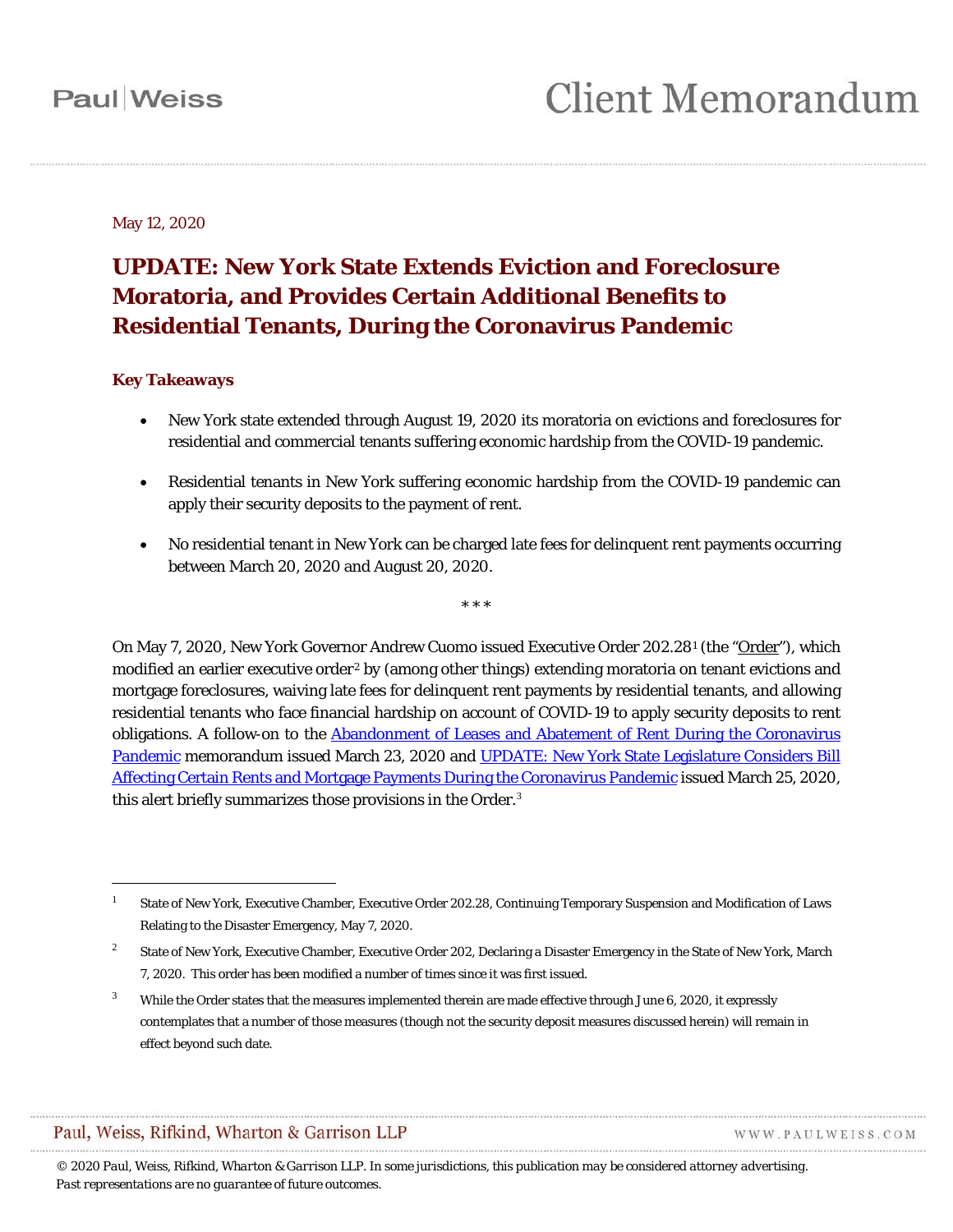# **Paul** Weiss

#### **Extension of Moratorium on Evictions**

The Order extends until August 19, 2020 an existing prohibition on the initiation or enforcement by residential or commercial landlords of eviction proceedings for nonpayment of rent by any tenant eligible for unemployment insurance or benefits under state or federal law or otherwise facing financial hardship due to COVID-19.<sup>[4](#page-1-0)</sup> The Order does not prohibit evictions for reasons other than nonpayment of rent (e.g., if a tenant breaches a nonmonetary lease covenant).

#### **Extension of Moratorium on Mortgage Foreclosures**

Similarly, the Order extends until August 19, 2020 an existing prohibition on the initiation or enforcement by residential or commercial lenders of mortgage foreclosure proceedings for nonpayment by any borrower eligible for unemployment insurance or benefits under state or federal law or otherwise facing financial hardship due to COVID-19. The Order does not prohibit foreclosures for reasons other than nonpayment (e.g., if a borrower breaches a nonmonetary loan covenant).

The Order does not provide benefits to lenders holding the applicable mortgage loans.

#### **Use of Security Deposits**

The Order permits residential tenants eligible for unemployment insurance or benefits under state or federal law or otherwise facing financial hardship on account of COVID-19 to apply their security deposits to the payment of rent (including past-due and future rent).

Tenants who exercise this option must replenish the security deposit (or portion thereof) so applied, in monthly installments equal to 1/12 of the amount so applied, with payments commencing no less than 90 days after the date of such application. Alternatively, such tenants may elect to "retain insurance that provides relief for the landlord in lieu of the monthly security deposit replenishment" and requires landlords to accept such insurance.

#### **Prohibition on Late Fees**

 $\overline{a}$ 

The Order prohibits residential (but not commercial) landlords from charging payments, fees or charges for late payments of rent occurring between March 20, 2020 and August 20, 2020.[5](#page-1-1)

<span id="page-1-0"></span><sup>4</sup> It is unclear what constitutes "financial hardship," and what proof is required to make such a showing, for purposes of this provision or any of the provisions described below.

<span id="page-1-1"></span> $5$  Although this Section of the Order does not specify that the prohibition applies only to residential tenants, the underlying law which was modified, Section 238-a of the Real Property Law, applies exclusively to residential dwellings.